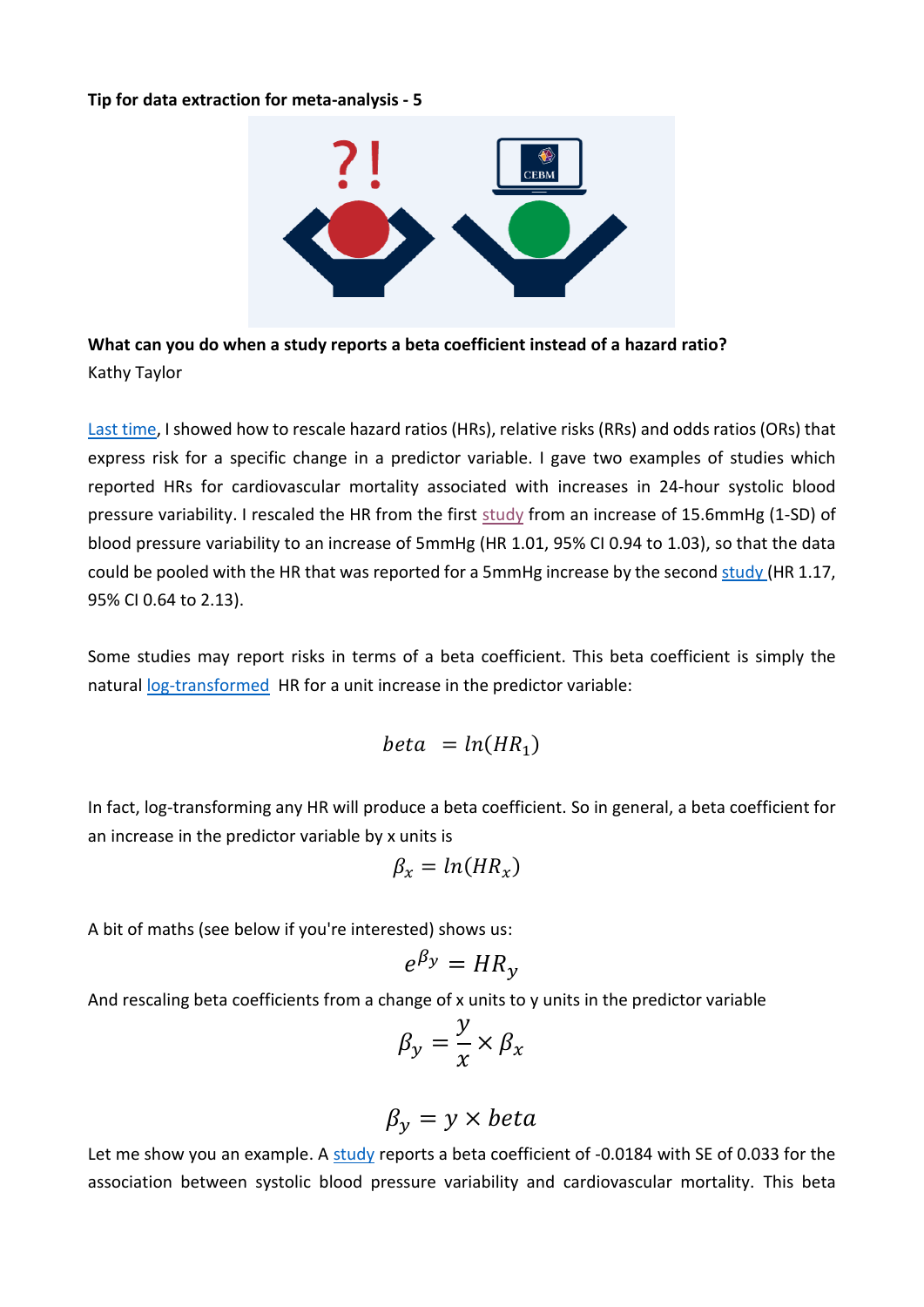coefficient is equivalent to a HR of  $e^{-0.0184}$  which is 0.98 for an increase of 1mmHg of blood pressure variability. Using the equations I gave in the [last post,](https://www.cebm.ox.ac.uk/resources/data-extraction-tips-meta-analysis/prognostic-studies-report-measure-risk-different-scales) this rescales to a HR of  $(0.98)^5$  or 0.912 for an increase of 5mmHg. This HR could be pooled with the HRs of the two examples I gave before. They were 1.01 and 1.17. However HRs, RRs and ORs have to be log-transformed before entering into meta-analysis software i.e. entered as beta coefficients.

Pooling for an increase in 5mmHg in the predictor variable, the beta coefficients for the three studies would be

 $ln(1.01) = 0.01$  $ln(1.17) = 0.16$  $-0.0184 \times 5 = -0.092 = ln(0.912)$ 

Pooling for an increase in 1mmHg the beta coefficients for the three studies would be  $ln(1.01)$ 

5  $= 0.002$  $ln(1.17)$ 5  $= 0.31$ −0.0184



Beta coefficients are entered into meta-analysis software with their standard errors (SEs). In the next blog post I'll show how to calculate these SEs.

*Where did the equations come from?*

(You can skip this if you are only interested in carrying out the calculations)

The natural logarithm (ln) and exponential (e) functions are the opposite of each other and therefore, when they are applied together they cancel out.

$$
\beta_{y}=ln(HR_{y})
$$

Taking exponentials

$$
e^{\beta_y}=e^{\ln(HR_y)}=HR_y
$$

Looking at the equations that I gave in the [previous post](https://www.cebm.ox.ac.uk/resources/data-extraction-tips-meta-analysis/prognostic-studies-report-measure-risk-different-scales)